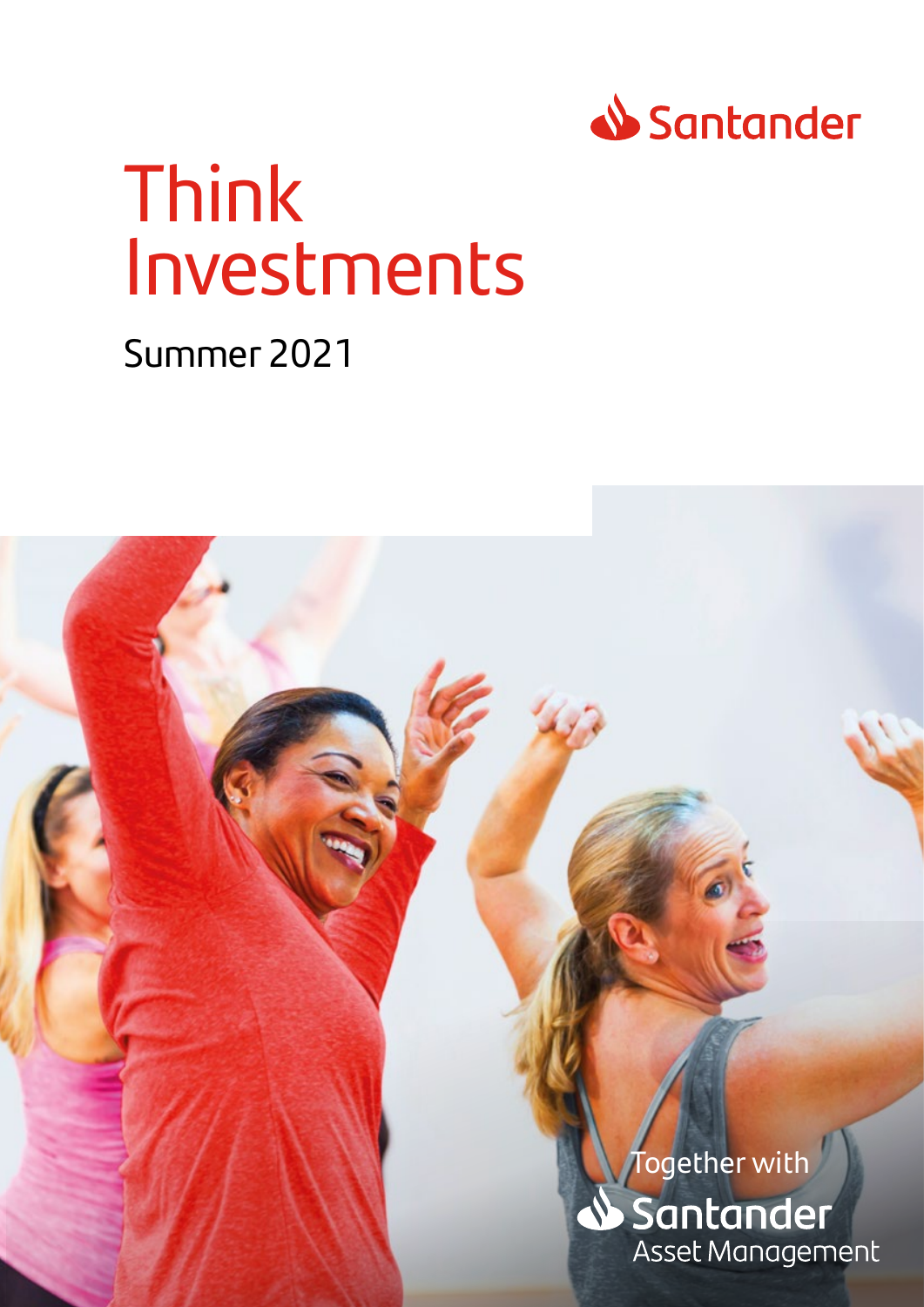# Welcome

#### **Think Investments helps you keep in touch with and navigate your way around the world of investments.**

I'd like to start this time by thanking you for your patience and understanding when contacting us throughout the Covid-19 related restrictions and lockdowns. It's been a challenging period for you and for us.

We know from the calls received in our customer service centre over the last year that many of you have been – and still are – worried about the pandemic's impact on your life and your investments.

We've worked hard to make sure our teams have everything they need to be there for you whilst they've been working at home. There have been some day-to-day practical challenges, like colleagues having to homeschool children or, sadly, being touched more directly by Covid-19. These may all be familiar from your own personal experiences.

Thankfully, with so many of us now vaccinated and restrictions being phased out, we can see light at the end of the tunnel. It's a good time to start looking beyond the pandemic and building on the lessons we've learned.

One such lesson is how effective and convenient online support services can be. In our first article we look at the top six things customers call us about and how you can manage these online.

We also highlight some broader online resources to help you understand what's happening in different economies and markets and what that might mean for your investments. The impact of climate change continues to be a key theme here and we finish by exploring the idea of 'net-zero' carbon emissions from an investment perspective.

 $\Lambda$   $\Lambda$ 

**Gareth Normanton**  Investments Contact Centre Manager, Santander UK



## Answering your top six Santander investment service requests

Going online to service your investments can be quick, convenient and keeps you in control. Here are the top six things our investment customers call us about. You'll see, you can serve yourself in each case using your Santander Investment Hub online.

#### 1 **Getting up-to-date fund values**

You can always find the latest value for your investments on your Investment Hub home page.

| Santander   Investment Hub                                                                                                                                                                            |                                                                                                                          |                      |                      | Anon Client<br><b>User</b> Inspect of                                                                                                                                                              | <b>Log off</b>         |
|-------------------------------------------------------------------------------------------------------------------------------------------------------------------------------------------------------|--------------------------------------------------------------------------------------------------------------------------|----------------------|----------------------|----------------------------------------------------------------------------------------------------------------------------------------------------------------------------------------------------|------------------------|
| My investment Hub ~   Summary                                                                                                                                                                         |                                                                                                                          |                      |                      | Hopi & bocuments" - Settings Felip Takitout                                                                                                                                                        |                        |
| My Investment Hub samenas                                                                                                                                                                             |                                                                                                                          |                      |                      |                                                                                                                                                                                                    | Hot be screen guess    |
| <b>Reut Cash Dely Account</b><br>Money in your Cash Only Account is not<br>mosted that his sea bolding around, or to<br>payary towarest Hd here<br>Or will us a vertaillife Direct Debit to pay fees. | <b>Hart an investment</b><br>Due Digital Investment Adviser is perfect if<br>parts new to investing<br>SALEMAKERATE ADAM |                      |                      | <b>Browin aur Investment funds</b><br>Research the furnits and their performance and<br><b>Intelligence plan financiales</b><br>Closen, Dan Balled Driverseer<br><b>View the Series first fact</b> |                        |
|                                                                                                                                                                                                       | <b>Existing accounts</b>                                                                                                 | <b>Talus minuted</b> | <b>Talus in such</b> | <b>Select</b>                                                                                                                                                                                      |                        |
|                                                                                                                                                                                                       | C Cash Only Account                                                                                                      | <b>WA</b>            | 68.00                | 09.00                                                                                                                                                                                              | <b>My actions</b><br>v |
|                                                                                                                                                                                                       | C Stocks and Shares ISA                                                                                                  | 628, 226, 95         | 6308.22              | £28,536.77                                                                                                                                                                                         | My apports             |
|                                                                                                                                                                                                       | <b>C</b> Investment Account                                                                                              | 03.390.56            | <b>CE11AE</b>        | £18,322.02                                                                                                                                                                                         | <b>Wy schora</b>       |
|                                                                                                                                                                                                       | Total                                                                                                                    | £37.611.11           | 63,629.68            | £38, 550.79                                                                                                                                                                                        |                        |
|                                                                                                                                                                                                       | Add another account                                                                                                      |                      |                      |                                                                                                                                                                                                    | Mark Information       |
|                                                                                                                                                                                                       | C Stocks and Shares ISA                                                                                                  |                      |                      |                                                                                                                                                                                                    | <b>Transfer</b>        |
|                                                                                                                                                                                                       | <b>C. Investment Associat</b>                                                                                            |                      |                      |                                                                                                                                                                                                    |                        |

For illustrative purposes only.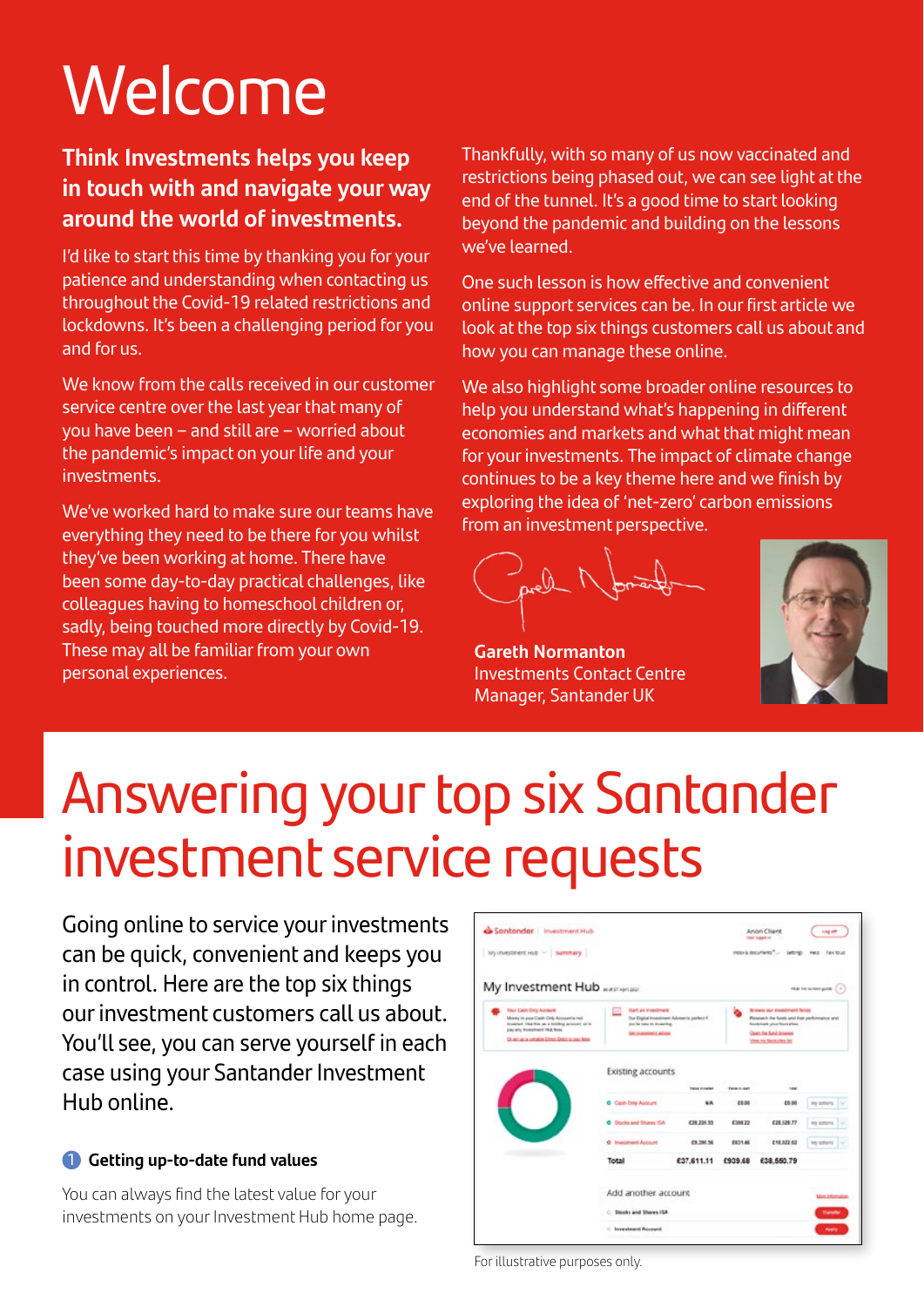## Not using your Investment Hub yet?

It's easy to find. Just log on to your Online Banking home page and select 'Investment Hub'. If your investments aren't visible straight away click 'Add, remove or rename an account' and follow the instructions from there. If you're not signed up to Online Banking, head to **santander.co.uk** and select 'Register'. You can reset your Online Banking log on details at **santander.co.uk** too, if you've forgotten them or have been locked out. You'll need your account number and the mobile phone which is registered to your Online Banking. Select 'Log on' and follow the 'forgotten your details' link.

If you need help getting started, call us on 0800 328 1328.

#### 2 **Paying your Investment Hub fees**

We collect your Platform Service Fee (that's our charge to cover our costs for providing your Hub service) twice a year. For customers in the Model Portfolio Service, we collect the Model Portfolio Service Fee monthly.

You can easily set up a variable, one-off or regular Direct Debit online to pay your fees in the way that works best for you.

You can set up a Direct Debit from your Investment Hub home page by selecting from the 'Settings' option at the top of the page. Then select 'Banking Details' and follow the instructions.

| Sontander Investment Hub                                                                   |                |                                                                                                                                                                                                                                                                                                                                                                                                                                                                                                                                  | Anon Client<br><b>Class Support of</b>     | Ltg off |
|--------------------------------------------------------------------------------------------|----------------|----------------------------------------------------------------------------------------------------------------------------------------------------------------------------------------------------------------------------------------------------------------------------------------------------------------------------------------------------------------------------------------------------------------------------------------------------------------------------------------------------------------------------------|--------------------------------------------|---------|
| My Investment Hub                                                                          |                |                                                                                                                                                                                                                                                                                                                                                                                                                                                                                                                                  | MANA Renations  Sellings  today  Tulkin un |         |
| Banking details - Edit account                                                             |                |                                                                                                                                                                                                                                                                                                                                                                                                                                                                                                                                  |                                            |         |
| Account details                                                                            |                |                                                                                                                                                                                                                                                                                                                                                                                                                                                                                                                                  |                                            |         |
| Type of pank appoint                                                                       | Indicated Date |                                                                                                                                                                                                                                                                                                                                                                                                                                                                                                                                  |                                            |         |
| <b>Associate number</b><br>San zute                                                        |                |                                                                                                                                                                                                                                                                                                                                                                                                                                                                                                                                  |                                            |         |
| Account mariber<br>Building cockey not marked<br><b>Back some</b>                          |                |                                                                                                                                                                                                                                                                                                                                                                                                                                                                                                                                  |                                            |         |
| Assount nontrated for<br>withdraward of money from the<br><b>Institute Hab</b>             | 1 Yes          | to:                                                                                                                                                                                                                                                                                                                                                                                                                                                                                                                              |                                            |         |
| Direct Debit details<br>Ups this account to pay money                                      |                |                                                                                                                                                                                                                                                                                                                                                                                                                                                                                                                                  |                                            |         |
| into my products by Check Dept.                                                            | Voic           |                                                                                                                                                                                                                                                                                                                                                                                                                                                                                                                                  |                                            |         |
| Assount nominates for Fee<br>Paymants?                                                     | Yes            | be.                                                                                                                                                                                                                                                                                                                                                                                                                                                                                                                              |                                            |         |
| righteds That the Highway of investment this face by Direct Bobb will also change to Thirt |                | Please rate that precise only select "Fox" if you have also selected "Fox" to the above option. If you subsequently change the above                                                                                                                                                                                                                                                                                                                                                                                             |                                            |         |
| <b>ISUSERIES</b>                                                                           |                | Where "has" is sended, your insertion thus does will be entertainment this hand account by timest East in part in capit in<br>your Cash (315) Account 194 will notify you in advance with the ameurit-that act on collected and on labat date. Etc. advance<br>THORSCOPY will be by ential and lot by letter, so choose ensure that we always have your up to date small address. If you do not select<br>"had then bee will be collected from said higher involuntant this and if he cash is available then collected from your |                                            |         |
| counters                                                                                   |                | Please note that if you image the sytem that you've related than the will not apply to any fees that are in the process of being.                                                                                                                                                                                                                                                                                                                                                                                                |                                            |         |
| Active Direct Debit details                                                                |                |                                                                                                                                                                                                                                                                                                                                                                                                                                                                                                                                  |                                            |         |
| No Circuit Catil Augustate received                                                        |                |                                                                                                                                                                                                                                                                                                                                                                                                                                                                                                                                  |                                            |         |
| Genui                                                                                      |                |                                                                                                                                                                                                                                                                                                                                                                                                                                                                                                                                  |                                            |         |

For illustrative purposes only.

If you don't set up a Direct Debit or add sufficient cash to your Cash Only Account we'll need to take your fees from any cash held in your Investment Hub account. If there isn't enough cash in your account, we'll need to sell some of your investments to cover the fees due.

We'll firstly sell investments in your Investment Account before we sell investments in your ISA. For full details of how fees are collected, please refer the Investment Hub – Terms and Conditions.

#### **3** Accessing copies of important documents

You'll find copies of all your important Investment Hub documents, including contract notes and regular statements, in your Investment Hub document library.

You can read or download these whenever you wish and if you've given us an email address, we'll always send you a message to let you know when a new document is available. If you haven't already chosen to go paperless for your investments, might now be a good time to make the move?

It's easy to switch to paper-free on the Investment Hub:

Click on 'Settings' at the top of the home page and select 'Preferences' from the drop-down list, then simply click 'Yes, go paperless' and click on 'Save changes' at the bottom of the screen. You can change back to paper documents at any time here too.

| Santander   Investment Hub                                                                                                                                                                                                                                                                                                                                                                                                                                                                                                                                                                                                                                                                                                                                                                                                                                                                                                                                                                                                                                     | Anon Client<br>Line topped in      | <b>ALCOHOL:</b> |
|----------------------------------------------------------------------------------------------------------------------------------------------------------------------------------------------------------------------------------------------------------------------------------------------------------------------------------------------------------------------------------------------------------------------------------------------------------------------------------------------------------------------------------------------------------------------------------------------------------------------------------------------------------------------------------------------------------------------------------------------------------------------------------------------------------------------------------------------------------------------------------------------------------------------------------------------------------------------------------------------------------------------------------------------------------------|------------------------------------|-----------------|
| My investment Hub                                                                                                                                                                                                                                                                                                                                                                                                                                                                                                                                                                                                                                                                                                                                                                                                                                                                                                                                                                                                                                              | Information - Canada and Calculate | Talk to an      |
| Preferences                                                                                                                                                                                                                                                                                                                                                                                                                                                                                                                                                                                                                                                                                                                                                                                                                                                                                                                                                                                                                                                    |                                    |                 |
| Paper-free                                                                                                                                                                                                                                                                                                                                                                                                                                                                                                                                                                                                                                                                                                                                                                                                                                                                                                                                                                                                                                                     |                                    |                 |
| We will place all your descriptions, in your invisibilities that Cocument Library, and retails you by email when a new description to available on that our customers, can call to go capan their<br>and more the transmitter tenants.                                                                                                                                                                                                                                                                                                                                                                                                                                                                                                                                                                                                                                                                                                                                                                                                                         |                                    |                 |
| Stoned securely to reduce this of identity fixed                                                                                                                                                                                                                                                                                                                                                                                                                                                                                                                                                                                                                                                                                                                                                                                                                                                                                                                                                                                                               |                                    |                 |
| Save on paper and help save the environment                                                                                                                                                                                                                                                                                                                                                                                                                                                                                                                                                                                                                                                                                                                                                                                                                                                                                                                                                                                                                    |                                    |                 |
| Annex al Assembly                                                                                                                                                                                                                                                                                                                                                                                                                                                                                                                                                                                                                                                                                                                                                                                                                                                                                                                                                                                                                                              |                                    |                 |
| West or print engineer and education shall be-                                                                                                                                                                                                                                                                                                                                                                                                                                                                                                                                                                                                                                                                                                                                                                                                                                                                                                                                                                                                                 |                                    |                 |
| E Behridsch to paper at any tries                                                                                                                                                                                                                                                                                                                                                                                                                                                                                                                                                                                                                                                                                                                                                                                                                                                                                                                                                                                                                              |                                    |                 |
| <b>Fire, go paperboar</b><br><b>PALIFONIA</b>                                                                                                                                                                                                                                                                                                                                                                                                                                                                                                                                                                                                                                                                                                                                                                                                                                                                                                                                                                                                                  |                                    |                 |
| Sankareby is able to provide the abun in alternative furnate. The formate postation and targe print. Bracks and audio CD. If positione to register to receive company to receive the train<br>alteriative formal, please stall up santander couplatematically mate or give us a said.                                                                                                                                                                                                                                                                                                                                                                                                                                                                                                                                                                                                                                                                                                                                                                          |                                    |                 |
| Marketing preferences<br>Prom-tree to time word like to contact you about products, wandow and often that may misiniar you'cr to get your opinion on how we are doing. We won't contact you and you can<br>choose to also receiving information at any time by contacting us.<br>Please tick any box(es) you WOULD NOT like us to use:<br>firmal, bod, social media and messaging services<br>Florida<br>Post<br>Market Research, including customer satisfaction surveys.<br>All of the above custeps and<br>Unique you have industrial above, by continuing with this registration, you agree to us contacting you using any of these nichrichs. Please sight, those continuinces only apply to your<br>VANDRAVERS account. If you have offer Sankersky accounts then your acciding preferences will continue to apply to those accounts have not in the able than a prefer than a problem of you wish to alser these preferences.<br>then please send an ensel to customer services@sentender.co.uk, or call us on \$600 9 120, or visit your local branch. |                                    |                 |
|                                                                                                                                                                                                                                                                                                                                                                                                                                                                                                                                                                                                                                                                                                                                                                                                                                                                                                                                                                                                                                                                |                                    |                 |
|                                                                                                                                                                                                                                                                                                                                                                                                                                                                                                                                                                                                                                                                                                                                                                                                                                                                                                                                                                                                                                                                |                                    |                 |

For illustrative purposes only.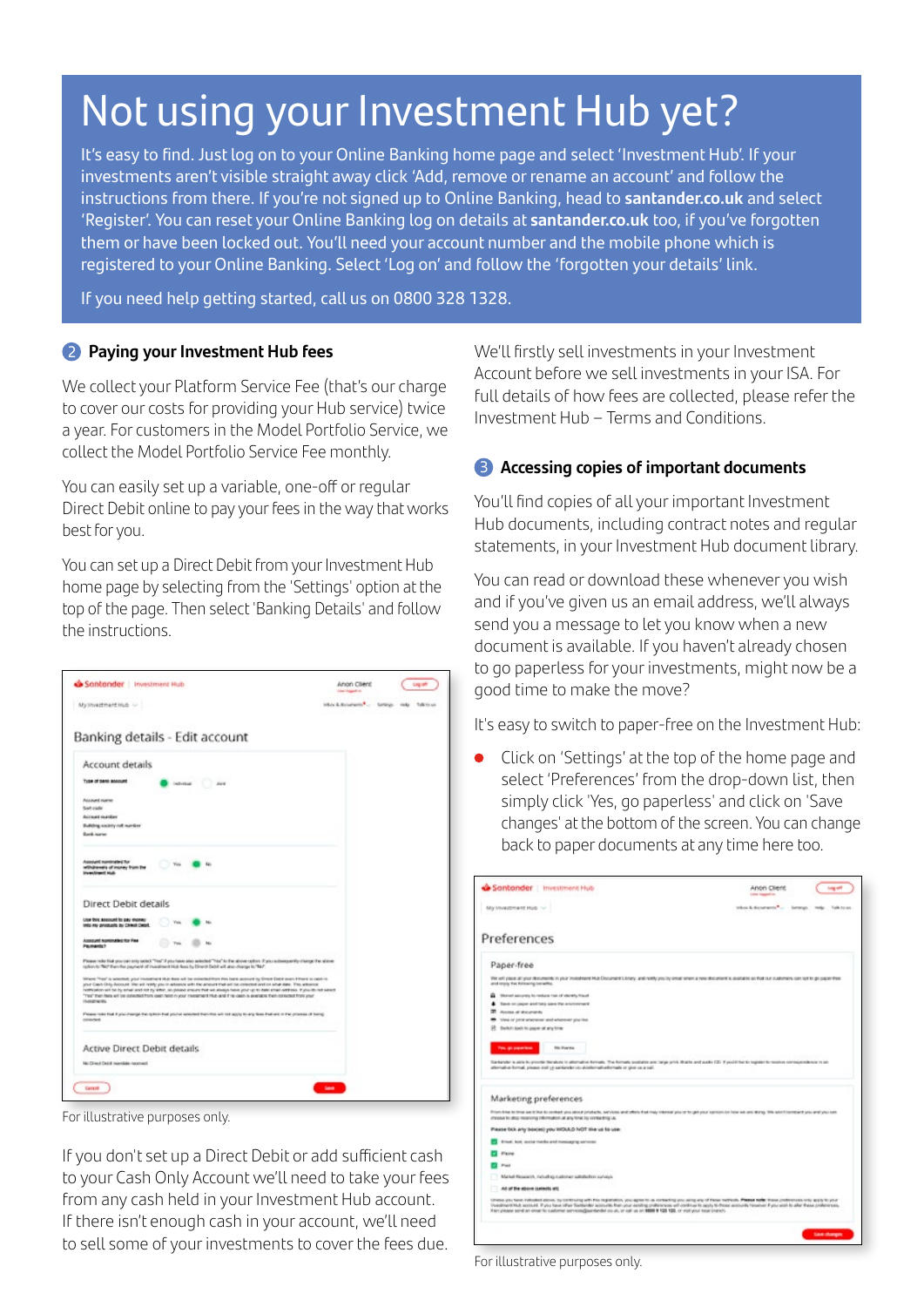#### 4 **Linking to your bank account**

To ensure the security of your Investment Hub account we'll only make payments out of your account to a verified bank account. It's straightforward to link a bank account to your Investment Hub account yourself online.

You can link a bank account from your Investment Hub home page by selecting from the 'Settings' option at the top of the page. Then select 'Banking Details' and follow the instructions.

|                                                                                                                                                                                                                                                                                                                                                                                                                                                                | Banking details - Add new account                                                                                                                                                                                                                                                                                                                                                                                                                                                                                                                                                                                                                                                                             |  |
|----------------------------------------------------------------------------------------------------------------------------------------------------------------------------------------------------------------------------------------------------------------------------------------------------------------------------------------------------------------------------------------------------------------------------------------------------------------|---------------------------------------------------------------------------------------------------------------------------------------------------------------------------------------------------------------------------------------------------------------------------------------------------------------------------------------------------------------------------------------------------------------------------------------------------------------------------------------------------------------------------------------------------------------------------------------------------------------------------------------------------------------------------------------------------------------|--|
|                                                                                                                                                                                                                                                                                                                                                                                                                                                                |                                                                                                                                                                                                                                                                                                                                                                                                                                                                                                                                                                                                                                                                                                               |  |
| Account details                                                                                                                                                                                                                                                                                                                                                                                                                                                |                                                                                                                                                                                                                                                                                                                                                                                                                                                                                                                                                                                                                                                                                                               |  |
| Topon Charl company                                                                                                                                                                                                                                                                                                                                                                                                                                            | Cheese Chee                                                                                                                                                                                                                                                                                                                                                                                                                                                                                                                                                                                                                                                                                                   |  |
| Rock assessed babba some-<br>and and<br>$\sim$                                                                                                                                                                                                                                                                                                                                                                                                                 |                                                                                                                                                                                                                                                                                                                                                                                                                                                                                                                                                                                                                                                                                                               |  |
| North comment statistics                                                                                                                                                                                                                                                                                                                                                                                                                                       |                                                                                                                                                                                                                                                                                                                                                                                                                                                                                                                                                                                                                                                                                                               |  |
|                                                                                                                                                                                                                                                                                                                                                                                                                                                                | <b><i><u>basels</u>edia</i></b>                                                                                                                                                                                                                                                                                                                                                                                                                                                                                                                                                                                                                                                                               |  |
| Relating analog and machine                                                                                                                                                                                                                                                                                                                                                                                                                                    |                                                                                                                                                                                                                                                                                                                                                                                                                                                                                                                                                                                                                                                                                                               |  |
| $\label{eq:1.1} \begin{split} \mathcal{H}(\mathbf{x}_1) &= \mathbf{e} \sin \theta \quad \mbox{for} \quad \mathcal{V}_1,\\ \mathcal{H}(\mathbf{x}) &= \mathbf{e} \cos \theta \mathbf{e} \end{split}$<br>So forms                                                                                                                                                                                                                                                |                                                                                                                                                                                                                                                                                                                                                                                                                                                                                                                                                                                                                                                                                                               |  |
| Then it this way to all your<br>wide annual availa                                                                                                                                                                                                                                                                                                                                                                                                             |                                                                                                                                                                                                                                                                                                                                                                                                                                                                                                                                                                                                                                                                                                               |  |
| and a particular of New<br>.<br>United at a respect to<br>Impound Mate<br>Rays aried Tex Incidences<br>workshell account by salish assistant all                                                                                                                                                                                                                                                                                                               | ○ 7m ● 3a                                                                                                                                                                                                                                                                                                                                                                                                                                                                                                                                                                                                                                                                                                     |  |
| and sendants.<br>Amount contineted for Street                                                                                                                                                                                                                                                                                                                                                                                                                  | $\bullet$ $\sim$ $\circ$ $\sim$                                                                                                                                                                                                                                                                                                                                                                                                                                                                                                                                                                                                                                                                               |  |
| 5447<br>Reparation "For Your fair assessed all<br>with your freezed next true that you about in                                                                                                                                                                                                                                                                                                                                                                |                                                                                                                                                                                                                                                                                                                                                                                                                                                                                                                                                                                                                                                                                                               |  |
| $- - +$<br>$\label{eq:reduced} \begin{split} \mathbf{a} & = \mathbf{b} + \mathbf{c} + \mathbf{d} \cdot \mathbf{b} + \mathbf{b} + \mathbf{c} + \mathbf{c} + \mathbf{c} + \mathbf{c} + \mathbf{c} + \mathbf{c} + \mathbf{c} + \mathbf{c} + \mathbf{c} + \mathbf{c} + \mathbf{c} + \mathbf{c} + \mathbf{c} + \mathbf{c} + \mathbf{c} + \mathbf{c} + \mathbf{c} + \mathbf{c} + \mathbf{c} + \mathbf{c} + \mathbf{c} + \mathbf{c} + \mathbf{c} + \math$<br>Promoth? | $\Box$ . $\blacksquare$                                                                                                                                                                                                                                                                                                                                                                                                                                                                                                                                                                                                                                                                                       |  |
| wine collection? price ones with shelp                                                                                                                                                                                                                                                                                                                                                                                                                         | <b>China's Bar</b><br>police in 76 of them the course of the projected that there is three different of who showers in 76 of                                                                                                                                                                                                                                                                                                                                                                                                                                                                                                                                                                                  |  |
| <b>FRIDAY ROAD</b>                                                                                                                                                                                                                                                                                                                                                                                                                                             | Where "Fire" is extended, your bound-year Pap Deep will be collected from Nite Least account by Denal Deal more of Rows in costs in<br>your Cash Drily Accounts We will will you in advance advice around but will be collected and an what date. You advance<br>relibedien ad los by einet and rel by letter, as please essure that we always have your up to state renal address. If you do not set not<br>"You" does here not be unitedled from seek tend myour insentment Pola and if to seek as assigned them unitedled from your                                                                                                                                                                        |  |
| and a state of                                                                                                                                                                                                                                                                                                                                                                                                                                                 | There can not a you compt the specified you of entertainment was an indicate my tree temperature yourself of the                                                                                                                                                                                                                                                                                                                                                                                                                                                                                                                                                                                              |  |
|                                                                                                                                                                                                                                                                                                                                                                                                                                                                | The Direct Debit Guarantee                                                                                                                                                                                                                                                                                                                                                                                                                                                                                                                                                                                                                                                                                    |  |
| $+$ This file<br><b>Disk</b><br>logic in building streets.                                                                                                                                                                                                                                                                                                                                                                                                     | allowing all trade and leating a control ball transit ball-trained to pay the<br>- 20 have a sine prison per to the amount, date or treparers of your Devolutional Eastwater Sta.<br>- Kinnegers because with you 10 werkers logo in advance of your account long driated as an<br>shoreder agreed 17 year request Surdayer 43A Managers Limited in school a payment, conferration.<br>of the actuals are less are use gains or you automotive arms, respons-<br>The commission in the copy and of your file of the date for the child of the expectation of your<br>from the content of the present of the content of the content of the content of the content of the content of the content of the content |  |
| Lite de disades groupe.<br>contentation may be required. Interest and ranky us.                                                                                                                                                                                                                                                                                                                                                                                | + If you reads a related you we not rediffed by your set you it look artest fundament IDA Warrage to<br>. You services a Direct Drait at any time by struty perioding your land or babiley models. Andlers                                                                                                                                                                                                                                                                                                                                                                                                                                                                                                    |  |
|                                                                                                                                                                                                                                                                                                                                                                                                                                                                | I securely that her the assuration to and her automotive mate payment from the assurant                                                                                                                                                                                                                                                                                                                                                                                                                                                                                                                                                                                                                       |  |

For illustrative purposes only.

#### 6 **Changing your personal details**

You can let us know through the Investment Hub if you've moved to a new address, have a new phone number or want to add or change your email address. Having your email address means we can keep you up to date on your Investment Hub service and the broader support available to our investment customers.

#### 5 **Adding to your investments**

You can use the Investment Hub to quickly add to the investments you already hold.

|                                                                                                                                                                                                                                                                                                                                  | Santander   Investment Hub     |                             |                   |                                                      |                                 | Anon Client<br><b>Chart topped in</b> | Ling off             |
|----------------------------------------------------------------------------------------------------------------------------------------------------------------------------------------------------------------------------------------------------------------------------------------------------------------------------------|--------------------------------|-----------------------------|-------------------|------------------------------------------------------|---------------------------------|---------------------------------------|----------------------|
| Stocks and Shares (SA ~ Summary   Reyments   Investments                                                                                                                                                                                                                                                                         |                                |                             |                   |                                                      |                                 | How & Bounets"<br>Selfries.           | Tak fill up<br>146.0 |
| Stocks and Shares ISA                                                                                                                                                                                                                                                                                                            |                                |                             |                   |                                                      |                                 |                                       | My deliant<br>÷      |
| ø<br>You shouldn't rely on past performance when deciding whether to loop or sell an investment - it is not a reliable quale to what might hugges in the future. Please remember that<br>investments not go down as well on ap in value along with any insume from them, we you reall get best less than you originally minimal. |                                |                             |                   |                                                      |                                 |                                       |                      |
| If you hold a Flood form investment, this product is designed to be held until maturity. If you need your money early, there is a list but you ringt get back less than you clightally<br>important                                                                                                                              |                                |                             |                   |                                                      |                                 |                                       |                      |
| Performance<br><b>Wy investments</b>                                                                                                                                                                                                                                                                                             |                                | Transactions:               |                   |                                                      |                                 |                                       |                      |
|                                                                                                                                                                                                                                                                                                                                  |                                |                             |                   |                                                      |                                 |                                       |                      |
|                                                                                                                                                                                                                                                                                                                                  |                                |                             |                   |                                                      |                                 |                                       |                      |
| The page shows details of the showclineries held in your Docks and Shums IDA. This can close to the showclineric decain singulates for more information on rand- asset                                                                                                                                                           |                                |                             |                   |                                                      |                                 |                                       |                      |
| Ja showe of insteam periodic<br>$\alpha$                                                                                                                                                                                                                                                                                         |                                |                             |                   |                                                      |                                 |                                       |                      |
|                                                                                                                                                                                                                                                                                                                                  |                                |                             |                   |                                                      |                                 |                                       |                      |
| Tripp and<br>£18,708.59                                                                                                                                                                                                                                                                                                          |                                | Current value<br>£29,724.91 |                   | Change in renar                                      | £11,016.31 <sup>+</sup>         |                                       |                      |
|                                                                                                                                                                                                                                                                                                                                  |                                |                             |                   |                                                      |                                 |                                       |                      |
| <b>Nigelia</b>                                                                                                                                                                                                                                                                                                                   |                                | Total and                   | Cornell'value (2) | <b>Change In votes</b>                               | N.W. Whether send Sharper 19.1. |                                       | Codwanable           |
| My funds                                                                                                                                                                                                                                                                                                                         |                                |                             |                   |                                                      |                                 |                                       |                      |
| Santander Investment PK 6A                                                                                                                                                                                                                                                                                                       | 152<br><b>Details</b>          | 74 & 208 Rd                 | <b>439 704 96</b> | <b>WW.044.55 W</b>                                   | <b>NSOF</b>                     |                                       | <b>COOK</b>          |
| <b>Total</b>                                                                                                                                                                                                                                                                                                                     | Bay.<br>Text.<br><b>Darkul</b> | 118, 100.00                 | 499,764.91        | <b><i><u><i><u><b>RELASS AND</b></u></i></u></i></b> | <b>NEW JERRY</b>                |                                       |                      |

For illustrative purposes only.

If you're comfortable making your own investment decisions, you can research other funds available through the Investment Hub, adding any of interest to your favourites list if you're not ready to invest in them just yet. If you work with an adviser you might want to check in with them first, to make sure any new investment is suitable.

| Santander Investment Hub                                                               |          |                                             |                                                                                                                                                                                                                                                                                                                                                                                                                                                                                                                                                         |         |                       |                                                        | Anon Client<br><b>User Inggent</b> In            |         | Log off                                              |
|----------------------------------------------------------------------------------------|----------|---------------------------------------------|---------------------------------------------------------------------------------------------------------------------------------------------------------------------------------------------------------------------------------------------------------------------------------------------------------------------------------------------------------------------------------------------------------------------------------------------------------------------------------------------------------------------------------------------------------|---------|-----------------------|--------------------------------------------------------|--------------------------------------------------|---------|------------------------------------------------------|
| My investment Hugo ~ Summary                                                           |          |                                             |                                                                                                                                                                                                                                                                                                                                                                                                                                                                                                                                                         |         |                       |                                                        | moon's possmeres" - pettings - Pero - Tek Strate |         |                                                      |
| My Investment fund favourites                                                          |          |                                             |                                                                                                                                                                                                                                                                                                                                                                                                                                                                                                                                                         |         |                       |                                                        |                                                  |         | My suitars.                                          |
| o<br>funds will be highlighted.                                                        |          |                                             | You shouldn't rely on past pelumance when deciding whether to buy or sell an investment - it is not a reliative public to what might happen in the future. Please remember that<br>showsthearted man get detects per well are up in instead abong with any imports from them, we you could get beach loss theirs you onlything immediate<br>Fix those frame pluse featurement gas to your <u>burning and</u> a fixebook the account you want to insure in, and the amount you want to image when select select selecting an investment your fascourters |         |                       |                                                        |                                                  |         |                                                      |
|                                                                                        |          |                                             |                                                                                                                                                                                                                                                                                                                                                                                                                                                                                                                                                         |         |                       | <b>Past performance</b>                                |                                                  |         |                                                      |
| <b>Fund hame</b>                                                                       | Datable. | Seiter                                      | Avouat and charge / 007 - 21 31/05/2012 - 21/05/2019 - 21/05/2019 - 21/05/2020 - 21/05/2021                                                                                                                                                                                                                                                                                                                                                                                                                                                             | ٠       | ٠                     | 314562016 314562017 314562018 314562019 314562020<br>٠ | $\sim$                                           |         | <b>Barnove</b><br><b>Basic</b><br><b>Geologi Bas</b> |
|                                                                                        |          | ٠                                           | ٠                                                                                                                                                                                                                                                                                                                                                                                                                                                                                                                                                       |         |                       |                                                        |                                                  |         |                                                      |
| Santander blur ANL Shin<br>cordel dog<br><b>Fund Rectinent</b><br>152410               | $\sim$   | in.<br><b>University</b>                    | $-0.002$<br>1,305.                                                                                                                                                                                                                                                                                                                                                                                                                                                                                                                                      | 13, 02% | <b>SYCOS</b><br>0.53% | 2,395.                                                 | $-0.345$                                         | 14, 61% |                                                      |
|                                                                                        | $\sim$   | 16<br>Unclosediat                           | 1.00%                                                                                                                                                                                                                                                                                                                                                                                                                                                                                                                                                   | id. SON | 4.34%                 | 2.70%                                                  | 2.505                                            | 31,045  |                                                      |
| Sentandar total 70% Drame: PT<br>10,110                                                |          |                                             |                                                                                                                                                                                                                                                                                                                                                                                                                                                                                                                                                         |         |                       |                                                        |                                                  |         |                                                      |
| BA.<br><b>DATA PAGADEER</b><br>Santander Brinned Inc Pf III<br>faculterizones<br>10110 | $\sim$   | <b>IA LIE</b><br>Equity<br><b>Incorpora</b> | $=17.5$                                                                                                                                                                                                                                                                                                                                                                                                                                                                                                                                                 | 12,309  | 2,42%                 | 3,319.                                                 | 13.46%                                           | 11.30   |                                                      |

For illustrative purposes only.

That support now includes access to chat with us through 'Sandi', our online digital assistant, as well as a range of videos to help you find your way around the Investment Hub, all available at **santander.co.uk > Savings and investments > Investments > Videos**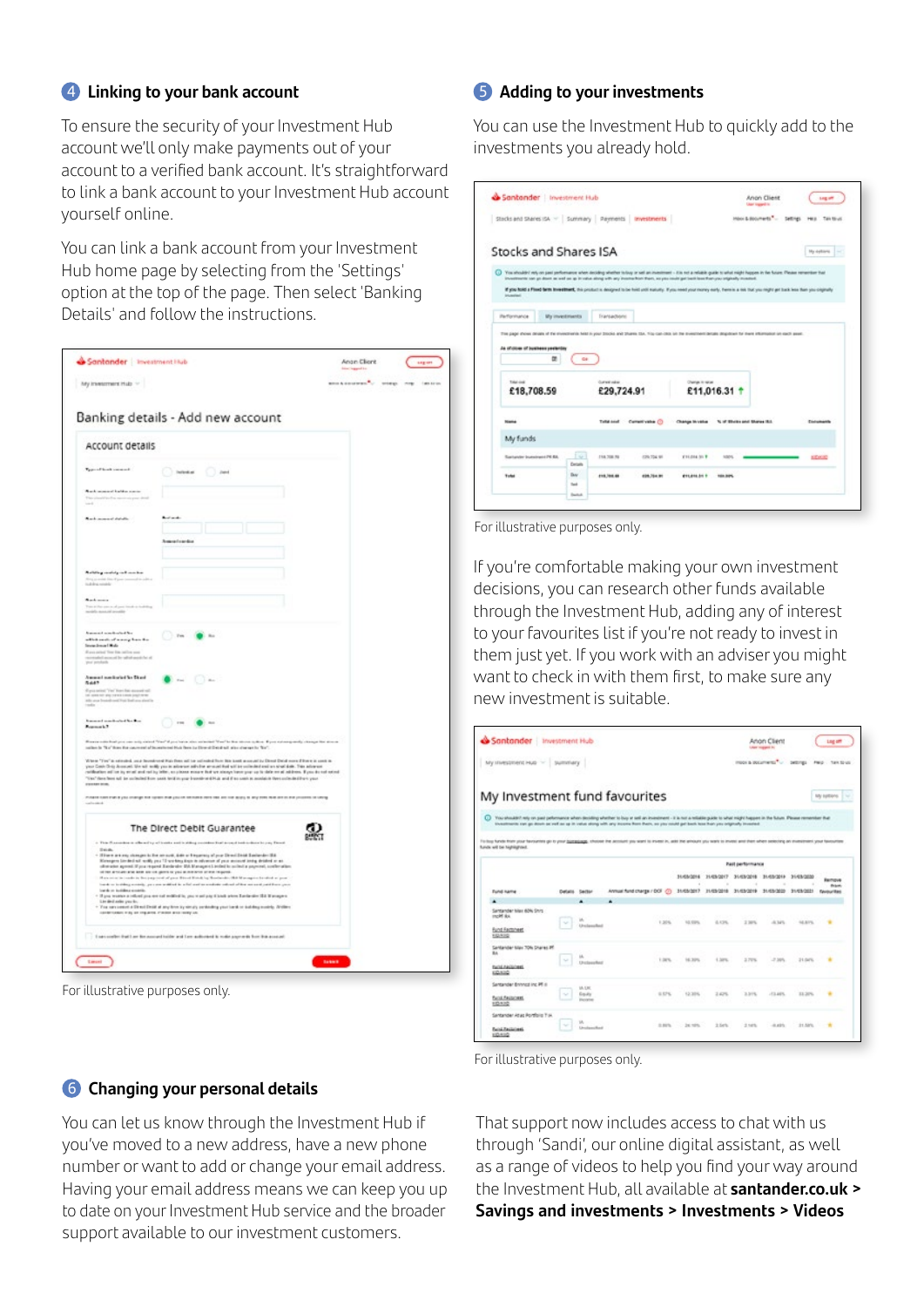## Building your investment knowledge

For some people investing is a means to an end. Following economies, markets, the latest investment trends and expert views isn't something they do on a regular basis. But for others there is a genuine interest and thirst to seek out a broad range of information.

Wherever you sit on the scale there may be times you want to build your knowledge or at least understand more about what's going on and how your investments may be affected. Our experts at Santander are here to support you with a range of resources.

#### **Following economies and markets**



**State of play.**  A weekly review of what's moving investment markets and how.



**Tune in.**  A fortnightly topical podcast with an investment expert.



**Market updates.**  Monthly and quarterly summaries of the bigger picture in the investment world.

#### **Gaining investment insights**

- From understanding diversification to reviewing your portfolio, our **About Investing** articles cover the principles of investing and how to get the most from it.
- Sustainable investing, which means making decisions to invest based on environmental, social and governance factors, is a growing trend. You can access the **Rethink Investing** articles to explore the themes and get insights into sustainable investing.

Provided by Santander Asset Management. The resources can be found at santanderassetmanagement.co.uk > Markets & Insights or santander.co.uk > Savings and investments > Market news and insights



#### **Virtual live events**

Our wealth managers and financial planners are now hosting monthly events online on investment and financial matters, which are open to all our investment customers.

If you're interested, please check we have an up to date email address registered for you on your Online Banking or call us on 0800 328 1328.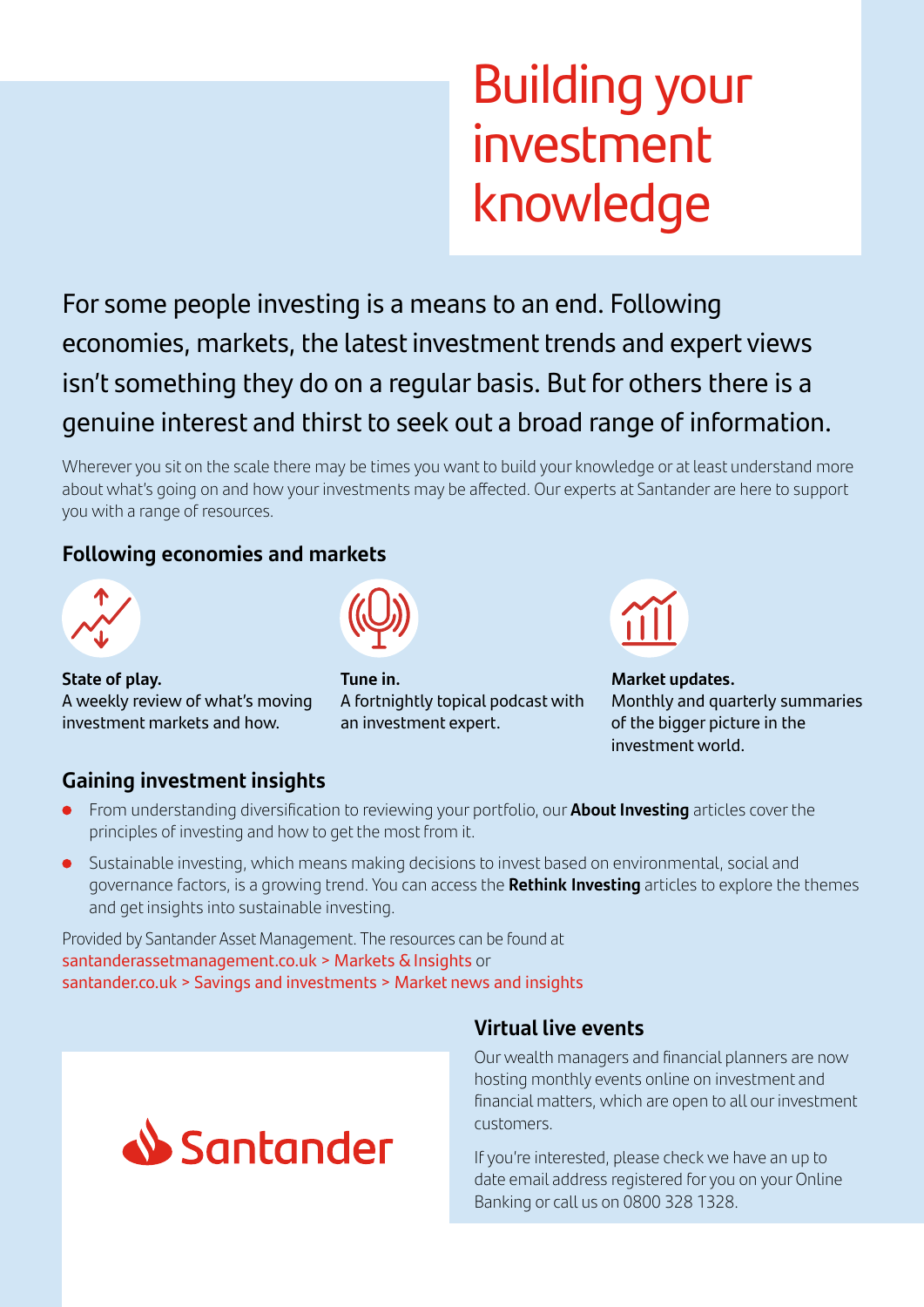Investing in net-zero

 $45 - 10$ 

Later this year in November, leaders and climate change experts from around the world will meet in Glasgow for COP26, the 26th UN Climate Change Conference.

The aim of COP26 is to accelerate action towards the goals of the Paris Agreement and the UN Framework Convention on Climate Change.<sup>1</sup>

Central to the Paris Agreement is limiting the rise in global temperature from pre-industrial levels to well below two degrees celsius. This involves aiming for net-zero greenhouse gas emissions in the second half of the 21st century.

#### **What is the Paris Agreement?**

It's a legally binding international treaty on climate change, adopted by 196 countries at the 21st UN Climate Change Conference in Paris, on 12 December 2015. It came into force on 4 November 2016 and each country involved is making its own national pledge to reduce greenhouse gases and otherwise contribute towards net-zero.

While there is still a long way to go in turning plans into reality, good progress is being made on national and corporate net-zero pledges. A recent study by the Energy & Climate Change Intelligence Unit<sup>2</sup> estimates that such pledges covered just 16% of the global economy in 2019 but had risen to cover 68% by 2021.

#### **What does net-zero mean?**

Broadly, it means a world where we do still produce some greenhouse gases, but the amount we produce is significantly less than today and is balanced out by the amount we are able to absorb. This may be through natural means like trees and biodiversity or through the use of carbon capture technology.

#### **Science fiction or science fact?**

Carbon capture technology is very much science fact and developing all the time. Many businesses already capture carbon generated in their production processes and bury or recycle it without ever releasing it into the air. Other businesses are building dedicated facilities to capture and remove carbon directly from the air and either bury it or use it to develop fuels. A sort of reverse power plant.

<sup>1</sup> COP 26 website

<sup>2</sup> Energy & Climate Intelligence Unit – Taking stock: a global assessment of net-zero targets – March 2021 (p 8)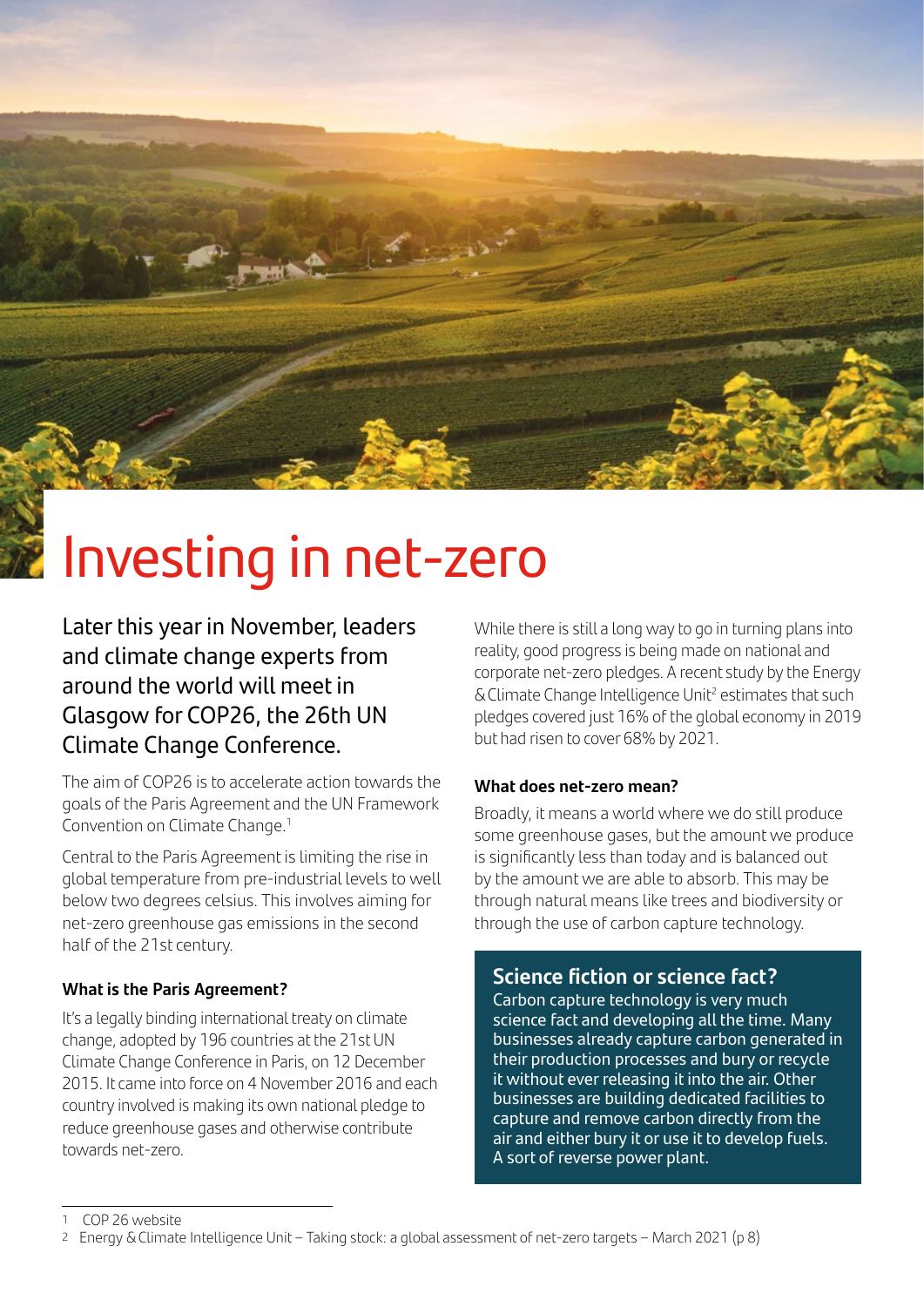### To screen or not to screen?

Screening means using a set of rules to either choose companies or sectors for investment that are making a positive difference, or to exclude those that are having a negative impact. If climate change is a concern for you, you can look for an investment fund with a set of rules for screening that reflects your priorities for the planet.

Rules for negative screening might, for example, exclude companies that emit high levels of greenhouse gases. Rules for positive screening might, for example, include companies that harness cleaner renewable energies like solar and wind power or reducing greenhouse gases through carbon capture technology.

Another option is to take a broader view. For example, there are many funds to choose from, which may not be labelled as ethical, sustainable or green. However, their fund managers do take into account the environmental, social and governance risks and opportunities that businesses are exposed to as a standard part of their investment process. Neither way is right or wrong. The most important thing is that you do your research, understand what you are investing in and choose an approach, or blend of approaches, that is right for your personal circumstances and priorities.

In 2019 the UK was the first G7 economy to commit its national net-zero target to law. Our Government's progress towards this goal against its published plans is monitored by an independent statutory body, the Climate Change Committee.

Other regions and countries that have committed net-zero targets to law, or plan to do so, include the European Union, New Zealand, Canada and South Korea. The world's two largest economies have committed as a matter of policy, the US by 2050 (after temporarily pulling out of the Paris Agreement under Donald Trump's presidency) and China by 2060.

#### **How is net-zero relevant for investors?**

At a personal level, many of us are concerned about the impact of climate change. By choosing investment funds and investment providers that prioritise net-zero objectives in the decisions they make for our money we can play a small part in changing things for the better. At a financial level, given the international public policy drive to net-zero, businesses contributing positively towards it may also be more sustainable or provide growth opportunities for investors over the longer-term.

#### **Measuring progress to net-zero**

In its recent study, the Energy & Climate Change Intelligence Unit concluded that "A priority for governments, local authorities, investors and civil society over this and following years lies in turning pledges into plans, showcasing successes, highlighting empty promises and ensuring that racing to zero means a race to integrity rather than just intention."3

For investors who are serious about entrusting their money to funds or providers that support netzero objectives, looking for evidence of clear, well documented plans against which progress is measured and reported would be a good place to start.

#### **Santander's commitment to you**

Last year, Santander Group became a net-zero business in terms of our own operations. In February 2021 we announced our ambition to extend this to all client emissions that result from any lending, advisory or investment services provided by Santander.

You can find out more about our plans for net-zero and the progress we are making at **santander.com > About us**

Climate change is a global emergency. As one of the world's largest banks, with 148 million customers, we have a responsibility and an opportunity to support the green transition, and encourage more people and businesses to go green.  $\blacksquare$ **"** 

**Ana Botin, Executive Chairman, Banco Santander**



**Article provided by Santander Asset Management UK for Santander investment customers.**

As for note 2, pages 6-7